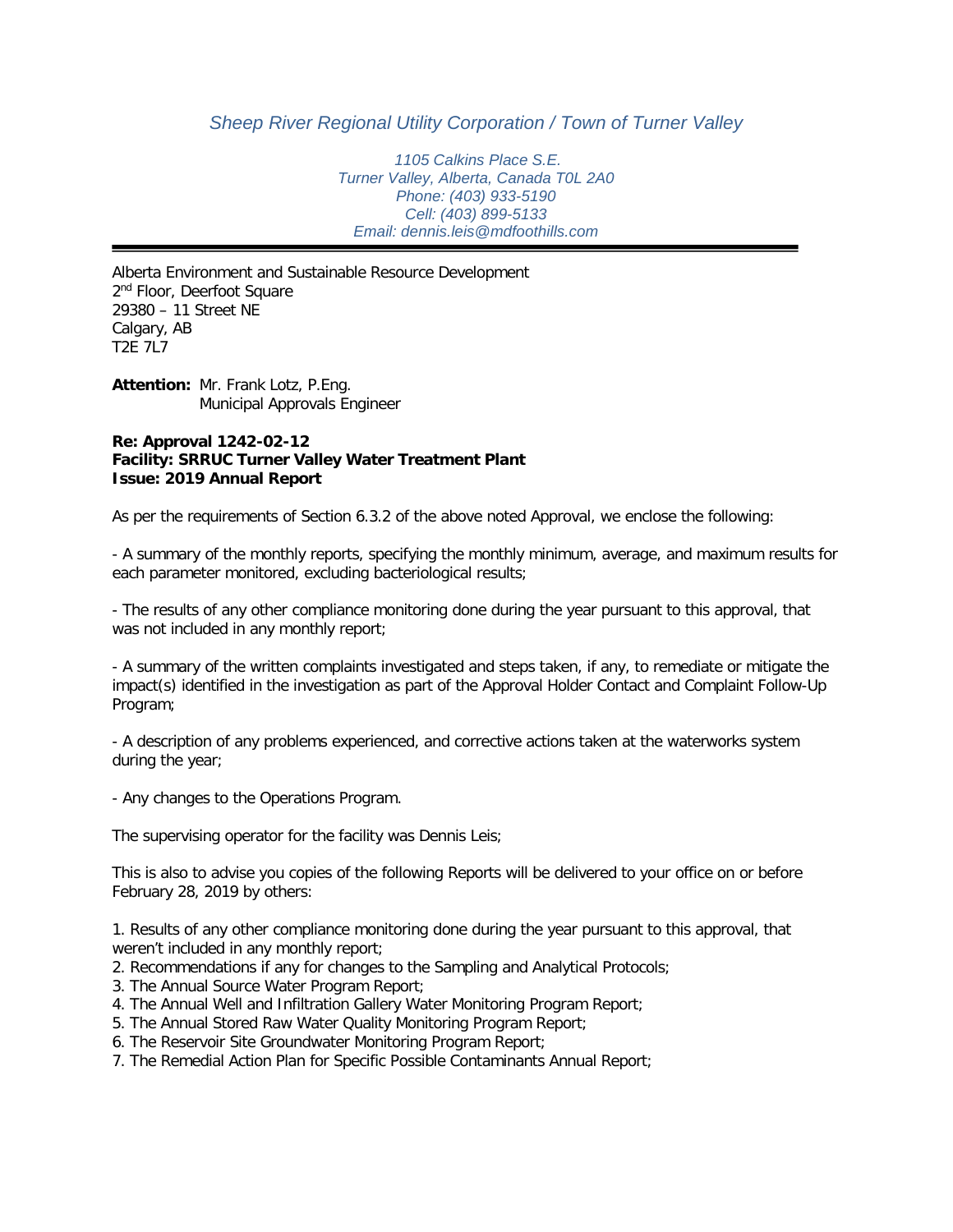I trust you will find the above to be in order. If you have any questions or require further clarification, please contact Dennis Leis at 403-933-5190.

Sincerely,

De

Dennis Leis, Utility Forman

cc: SRRUC CEO MPE Engineering Stantec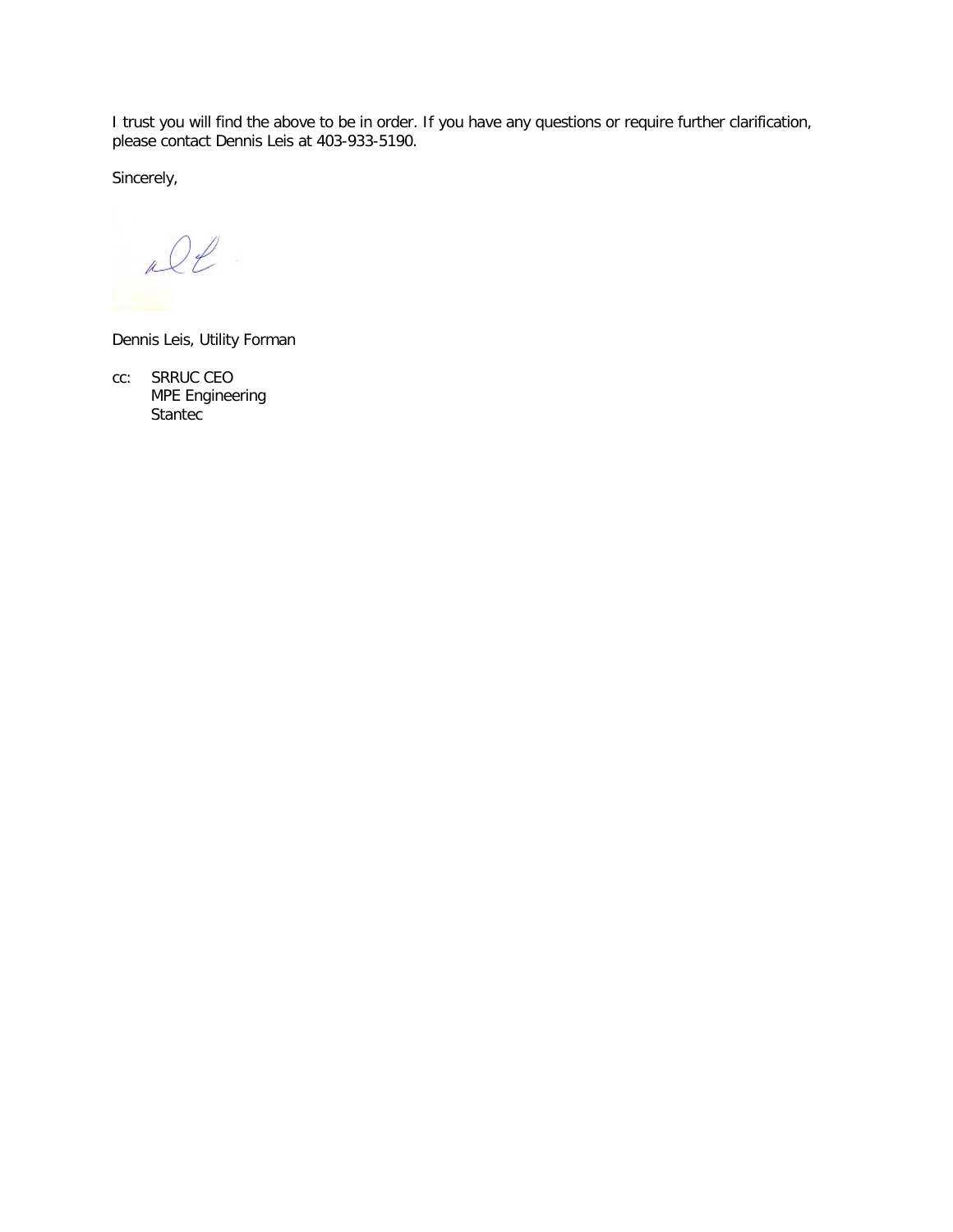### **Sheep River Regional Utility Corporation**

**2019 Annual Waterworks Summary Report (Approval # 1242-02-12)**

|                           |                                                                            |              | Jan            | Feb            | <b>Mar</b>     | Apr            | <b>May</b>     | <b>Jun</b>     | Jul            | Aug                    | <b>Sept</b>    | Oct            | <b>Nov</b>     | <b>Dec</b>     |
|---------------------------|----------------------------------------------------------------------------|--------------|----------------|----------------|----------------|----------------|----------------|----------------|----------------|------------------------|----------------|----------------|----------------|----------------|
| <b>Volume</b>             | <b>WTP Raw</b>                                                             | Mir          | 1493           | 1538           | 1313           | 1487           | 1540           | 1420           | 1416           | 1505                   | 1295           | 1314           | 940            | 1276           |
| (m3)                      |                                                                            | Avg          | 1972           | 2039           | 1901           | 1941           | 2093           | 1871           | 1895           | 1920                   | 1711           | 1663           | 1573           | 1641           |
|                           |                                                                            | Max          | 2629           | 2634           | 2356           | 2391           | 2607           | 2449           | 2225           | 2712                   | 2168           | 2190           | 2467           | 2448           |
|                           | <b>WTP TV Treated</b>                                                      | Mir          | 218            | 336            | 315            | 371            | 306            | 439            | 351            | 402                    | 259            | 286            | 383            | 269            |
|                           |                                                                            | Avg<br>Max   | 524<br>783     | 570<br>890     | 580<br>783     | 545<br>743     | 589<br>969     | 637<br>964     | 632<br>916     | 633<br>1013            | 553<br>803     | 528<br>819     | 533<br>743     | 543<br>782     |
|                           | <b>WTP BD Treated</b>                                                      | Mir          | 812            | 746            | 769            | 999            | 778            | 732            | 756            | 589                    | 716            | 639            | $\overline{1}$ | 699            |
|                           |                                                                            | Avg          | 1083           | 1160           | 1002           | 1072           | 1039           | 832            | 879            | 893                    | 811            | 779            | 685            | 759            |
|                           |                                                                            | Max          | 1509           | 1387           | 1251           | 1207           | 1193           | 994            | 1115           | 1069                   | 923            | 931            | 1206           | 1284           |
|                           | <b>WTP MC Treated</b>                                                      | Mir          | n/a            | n/a            | n/a            | n/a            | 0.00           | 11.58          | 9.05           | 13.48                  | 13.34          | 10.98          | 10.18          | 12.03          |
|                           |                                                                            | Avg          | n/a            | n/a            | n/a            | n/a            | 33.70          | 21.77          | 22.06          | 20.81                  | 16.61          | 14.86          | 12.94          | 14.21          |
|                           |                                                                            | Max          | n/a            | n/a            | n/a            | n/a            | 210.90         | 78.22          | 50.21          | 38.01                  | 22.76          | 18.00          | 19.06          | 15.86          |
| <b>Free CI</b>            | <b>WTP TV Treated</b>                                                      | Min          | 0.87           | 0.77           | 0.77           | 0.84           | 0.78           | 0.79           | 0.65           | 0.92                   | 0.79           | 0.87           | 0.81           | 0.90           |
| <b>Residual</b><br>(mg/L) |                                                                            | Avg<br>Max   | 1.02<br>1.34   | 0.94<br>1.10   | 0.93<br>1.10   | 0.93<br>1.04   | 0.94<br>1.09   | 0.93<br>1.22   | 0.95<br>1.27   | 1.05<br>1.39           | 1.03<br>1.24   | 1.00<br>1.22   | 1.01<br>1.21   | 1.07<br>1.20   |
|                           | <b>WTP TV Treated SCADA</b>                                                | Mir          | 0.84           | 0.72           | 0.79           | 0.85           | 0.78           | 0.75           | 0.58           | 0.81                   | 0.81           | 0.88           | 0.85           | 0.85           |
|                           |                                                                            | Max          | 1.29           | 1.05           | 1.04           | 1.07           | 1.13           | 1.20           | 1.40           | 1.46                   | 1.31           | 1.24           | 1.24           | 1.19           |
| <b>Turbidity</b>          | <b>WTP Raw</b>                                                             | Mir          | 0.042          | 0.240          | 0.240          | 0.310          | 0.420          | 0.480          | 0.340          | 0.300                  | 0.310          | 0.280          | 0.300          | 0.230          |
| (NTU)                     |                                                                            | Avg          | 0.378          | 0.337          | 0.341          | 0.417          | 0.771          | 0.771          | 0.549          | 0.398                  | 0.413          | 0.347          | 0.366          | 0.305          |
|                           |                                                                            | Max          | 0.490          | 0.440          | 0.610          | 0.620          | 1.160          | 1.370          | 0.790          | 0.700                  | 0.620          | 0.500          | 0.490          | 0.450          |
|                           | <b>WTP Raw SCADA</b>                                                       | Max          | 0.693          | 1.457          | 0.852          | 1.487          | 2.018          | 1.230          | 5.337          | 10.000                 | 2.670          | 0.619          | 1.450          | 5.074          |
|                           | <b>Filter #1 Effluent</b>                                                  | Mir          | 0.000          | 0.000          | 0.000          | 0.000          | 0.068          | 0.080          | 0.104          | 0.101                  | 0.115          | 0.141          | 0.108          | 0.106          |
|                           |                                                                            | Avg<br>Max   | 0.036<br>0.120 | 0.000<br>0.000 | 0.000<br>0.000 | 0.000<br>0.000 | 0.115<br>0.175 | 0.132<br>0.201 | 0.151<br>0.249 | 0.138<br>0.231         | 0.154<br>0.218 | 0.161<br>0.188 | 0.145<br>0.189 | 0.130<br>0.220 |
|                           | <b>Filter #2 Effluent</b>                                                  | Mir          | 0.025          | 0.027          | 0.030          | 0.038          | 0.000          | 0.080          | 0.120          | 0.101                  | 0.097          | 0.099          | 0.083          | 0.081          |
|                           |                                                                            | Avg          | 0.045          | 0.037          | 0.039          | 0.068          | 0.120          | 0.126          | 0.160          | 0.127                  | 0.137          | 0.134          | 0.117          | 0.113          |
|                           |                                                                            | Max          | 0.122          | 0.116          | 0.053          | 0.136          | 0.219          | 0.158          | 0.238          | 0.180                  | 0.186          | 0.180          | 0.156          | 0.180          |
|                           | Filter #3 Effluent                                                         | Mir          | 0.026          | 0.028          | 0.029          | 0.047          | 0.060          | 0.080          | 0.115          | 0.102                  | 0.106          | 0.118          | 0.095          | 0.076          |
|                           |                                                                            | Avg          | 0.051          | 0.044          | 0.045          | 0.075          | 0.114          | 0.126          | 0.153          | 0.123                  | 0.138          | 0.145          | 0.125          | 0.116          |
|                           |                                                                            | Max          | 0.134          | 0.064          | 0.058          | 0.118          | 0.168          | 0.192          | 0.222          | 0.155                  | 0.182          | 0.229          | 0.223          | 0.193          |
|                           | <b>Filter #1 Effluent SCADA</b><br><b>Cumulative Exceed Time (minutes)</b> | Max<br>Total | 0.287<br>0.0   | 0.000<br>0.0   | 0.000<br>0.0   | 0.000<br>0.0   | 0.255<br>0.0   | 0.258<br>0.0   | 0.292<br>0.0   | 0.231<br>0.0           | 0.282<br>0.0   | 0.242<br>0.0   | 0.260<br>0.0   | 0.255<br>0.0   |
|                           | <b>Filter #2 Effluent SCADA</b>                                            | Max          | 0.228          | 0.211          | 0.272          | 0.237          | 0.300          | 0.235          | 0.240          | 0.189                  | 0.198          | 0.220          | 0.206          | 0.221          |
|                           | <b>Cumulative Exceed Time (minutes)</b>                                    | Total        | 0.0            | 0.0            | 0.0            | 0.0            | 0.0            | 0.0            | 0.0            | 0.0                    | 0.0            | 0.0            | 0.0            | 0.0            |
|                           | <b>Filter #3 Effluent SCADA</b>                                            | Max          | 0.286          | 0.153          | 0.126          | 0.200          | 0.261          | 0.217          | 0.267          | 0.189                  | 0.205          | 0.231          | 0.246          | 0.214          |
|                           | <b>Cumulative Exceed Time (minutes)</b>                                    | Total        | 0.0            | 0.0            | 0.0            | 0.0            | 0.0            | 0.0            | 0.0            | 0.0                    | 0.0            | 0.0            | 0.0            | 0.0            |
|                           | <b>WTP TV Treated</b>                                                      | Min          | 0.040          | 0.040          | 0.012          | 0.010          | 0.100          | 0.120          | 0.150          | 0.130                  | 0.130          | 0.095          | 0.100          | 0.100          |
|                           |                                                                            | Avg<br>Max   | 0.098<br>0.160 | 0.079<br>0.140 | 0.080<br>0.160 | 0.103<br>0.140 | 0.157<br>0.190 | 0.159<br>0.200 | 0.181<br>0.220 | 0.153<br>0.180         | 0.159<br>0.190 | 0.113<br>0.129 | 0.127<br>0.170 | 0.121<br>0.150 |
| pH                        | <b>WTP Raw</b>                                                             | Mir          | 7.86           | 7.72           | 7.33           | 7.97           | 7.44           | 8.03           | 7.76           | 7.98                   | 7.94           | 8.16           | 7.96           | 7.53           |
|                           |                                                                            | Avg          | 8.00           | 7.81           | 7.77           | 8.21           | 8.35           | 8.15           | 8.06           | 8.13                   | 8.17           | 8.28           | 8.27           | 8.11           |
|                           |                                                                            | Max          | 8.17           | 7.87           | 7.99           | 8.42           | 8.47           | 8.23           | 8.20           | 8.29                   | 8.30           | 8.44           | 8.43           | 8.28           |
|                           | <b>WTP TV Treated</b>                                                      | Mir          | 7.80           | 7.73           | 7.70           | 7.93           | 8.09           | 7.84           | 7.66           | 7.82                   | 7.80           | 7.95           | 7.84           | 7.73           |
|                           |                                                                            | Avg          | 7.93           | 7.80           | 7.81           | 8.09           | 8.23           | 7.98           | 7.92           | 7.95                   | 8.01           | 8.14           | 8.17           | 8.07           |
|                           |                                                                            | Max          | 8.15           | 7.86           | 7.97           | 8.26           | 8.31           | 8.10           | 8.08           | 8.10                   | 8.13           | 8.25           | 8.31           | 8.23           |
| <b>Temperature</b>        | <b>WTP Raw</b>                                                             | Mir          | 1.0            | 0.3            | 0.3            | 0.9            | 6.5            | 12.8           | 15.8           | 17.5                   | 10.2           | 2.8            | 0.3            | $-0.7$         |
| $(^0C)$                   |                                                                            | Avg<br>Max   | 1.6<br>2.4     | 1.1<br>1.9     | 1.2<br>2.0     | 4.0<br>8.1     | 9.1<br>12.0    | 15.3<br>17.0   | 17.4<br>19.0   | 18.7<br>19.8           | 15.4<br>18.4   | 6.9<br>10.2    | 2.1<br>4.6     | 0.7<br>2.7     |
|                           | <b>WTP TV Treated</b>                                                      | Mir          | 1.0            | 1.1            | 1.0            | 2.3            | 7.4            | 13.7           | 15.7           | 18.2                   | 11.9           | 4.9            | 2.1            | 1.2            |
|                           |                                                                            | Avg          | 2.3            | 1.9            | 1.6            | 4.9            | 10.1           | 15.9           | 18.0           | 19.3                   | 16.3           | 8.5            | 4.1            | 2.0            |
|                           |                                                                            | Max          | 5.5            | 2.8            | 2.3            | 7.5            | 13.2           | 17.3           | 19.6           | 20.5                   | 18.6           | 11.3           | 11.5           | 6.3            |
|                           | 4 Log Virus CT Required (pH & Temp Factor)                                 | Min          | 8              | 12             | 12             | 8              | 6              | 4              | 4              | 4                      | 4              | 6              | 6              | 8              |
|                           |                                                                            | Avg          | 11             | 12             | 12             | 11             | $\overline{7}$ | 5              | 4              | 4                      | $\overline{4}$ | $\overline{7}$ | 11             | 12             |
|                           | <b>Calculated Virus CT Actual</b>                                          | Max<br>Mir   | 12<br>89.7     | 12<br>63.1     | 12<br>83.3     | 12<br>85.5     | 8<br>85.0      | 6<br>24.9      | 4<br>70.3      | $\overline{4}$<br>80.1 | 6<br>71.3      | 12<br>100.1    | 12<br>44.7     | 12<br>88.7     |
|                           |                                                                            | Avg          | 110.0          | 102.0          | 105.5          | 107.1          | 106.7          | 109.4          | 114.5          | 158.4                  | 127.5          | 132.4          | 115.2          | 116.2          |
|                           |                                                                            | Max          | 148.4          | 122.6          | 131.7          | 131.2          | 134.5          | 135.1          | 152.4          | 1136.2                 | 150.9          | 145.6          | 148.7          | 153.6          |
|                           | <b>Calculated Virus CT Perf Ratio</b>                                      | Mir          | 7.5            | 5.3            | 6.9            | 7.1            | 12.1           | 16.9           | 17.6           | 20.0                   | 17.8           | 9.1            | 3.7            | 7.4            |
|                           |                                                                            | Avg          | 9.8            | 8.5            | 8.8            | 10.4           | 16.1           | 25.3           | 28.6           | 31.5                   | 29.4           | 18.3           | 10.4           | 9.8            |
|                           |                                                                            | Max          | 15.5           | 10.2           | 11.0           | 16.1           | 22.4           | 31.5           | 38.6           | 47.5                   | 37.7           | 24.1           | 20.0           | 13.3           |
|                           | Qpeak I/m                                                                  | Min<br>Avg   | 1908<br>2139   | 1856<br>2188   | 1821<br>2083   | 1966<br>2158   | 1906<br>2113   | 1810<br>2019   | 1835<br>2050   | 1505<br>2034           | 1822<br>2050   | 1803<br>1936   | 1782<br>2249   | 1876<br>2227   |
|                           |                                                                            | Max          | 2496           | 2631           | 2422           | 2708           | 2443           | 2274           | 2388           | 2529                   | 3277           | 2368           | 4133           | 2970           |
|                           | Vmin m3                                                                    | Mir          | 292.2          | 269.7          | 324.3          | 286.4          | 329.1          | 350.9          | 356.0          | 255.9                  | 353.6          | 352.0          | 270.4          | 277.4          |
|                           |                                                                            | Avg          | 365.1          | 354.3          | 349.5          | 359.3          | 365.5          | 376.5          | 377.0          | 372.1                  | 375.9          | 376.0          | 372.4          | 371.6          |
|                           |                                                                            | Max          | 484.0          | 387.7          | 385.5          | 386.3          | 382.2          | 387.5          | 395.0          | 383.5                  | 385.0          | 390.3          | 389.2          | 387.4          |
| <b>UV Reactor #1</b>      | Dosage (mJ/cm2)                                                            | Min          | 56.9<br>94.5   | 47.6<br>92.3   | 47.6           | 48.2<br>100.4  | 57.8           | 0.0<br>95.2    | 0.0            | 46.1                   | 45.7           | 0.0            | 43.3<br>68.8   | 42.2<br>79.0   |
|                           | Dosage (mJ/cm2)<br>Flowrate (L/s)                                          | Avg<br>Max   | 19.3           | 24.7           | 90.8<br>24.9   | 24.8           | 101.1<br>21.9  | 24.1           | 90.3<br>23.9   | 86.4<br>24.6           | 82.7<br>23.7   | 76.9<br>20.8   | 19.1           | 24.2           |
|                           | <b>Cumulative Exceed (% Monthly Run Volume)</b>                            |              | ×.             | ×.             |                |                |                | 0.004          | 0.004          |                        | ٠              | 0.004          |                | ٠              |
| <b>UV Reactor #2</b>      | Dosage (mJ/cm2)                                                            | Min          | 46.9           | 46.3           | 45.1           | 45.2           | 46.0           | 43.6           | 0.0            | 42.5                   | 40.5           | 0.0            | 48.7           | 45.7           |
|                           | Dosage (mJ/cm2)                                                            | Avg          | 87.2           | 82.2           | 79.2           | 80.2           | 77.0           | 70.5           | 66.6           | 64.7                   | 79.4           | 56.5           | 87.4           | 82.3           |
|                           | Flowrate (L/s)                                                             | Max          | 25.5           | 26.1           | 26.3           | 25.9           | 25.6           | 26.1           | 24.6           | 26.0                   | 26.6           | 65.8           | 26.2           | 26.7           |
|                           | <b>Cumulative Exceed (% Monthly Run Volume)</b>                            |              | ×,             |                |                | 64.1           |                |                | 0.004<br>0.0   |                        |                | 0.004          |                | ÷.             |
| <b>UV Reactor #3</b>      | Dosage (mJ/cm2)<br>Dosage (mJ/cm2)                                         | Min<br>Avg   | 67.0<br>117.2  | 60.9<br>111.3  | 60.6<br>109.1  | 113.0          | 65.1<br>114.2  | 65.4<br>104.2  | 102.1          | 58.8<br>97.5           | 57.6<br>96.2   | 0.0<br>89.6    | 49.9<br>81.1   | 43.6<br>77.7   |
|                           | Flowrate (L/s)                                                             | Max          | 20.5           | 22.8           | 23.4           | 21.7           | 21.7           | 21.3           | 22.0           | 21.9                   | 22.1           | 23.1           | 19.9           | 23.5           |
|                           | <b>Cumulative Exceed (% Monthly Run Volume)</b>                            |              | ×.             | ×.             | ÷.             |                |                |                | 0.004          |                        | ÷.             | 0.004          |                | ×.             |
| <b>Reactor UVT</b>        | % UVT                                                                      | Mir          | 91.8           | 96.2           | 96.8           | 94.7           | 97.1           | 96.6           | 95.8           | 95.2                   | 95.9           | 95.4           | 93.2           | 96.0           |
| <b>Chlorine</b>           |                                                                            | Mir          | 1.50           | 1.50           | 1.50           | 1.50           | 1.50           | 1.50           | 1.50           | 1.05                   | 1.60           | 1.50           | 1.50           | 1.50           |
| Dosage (mg/L)             |                                                                            | Avg          | 1.53           | 1.50           | 1.50           | 1.57           | 1.50           | 1.50           | 1.59           | 1.60                   | 1.62           | 1.58           | 1.50           | 1.50           |
|                           | Total Volume 1.0% Soln Used                                                | Max          | 1.60<br>7896   | 1.50<br>7325   | 1.50<br>7340   | 2.50<br>6991   | 1.50<br>8019   | 1.50<br>7762   | 1.80<br>9666   | 1.70<br>10294          | 1.70<br>8230   | 1.70<br>311    | 1.50<br>5940   | 1.50<br>6454   |
| <b>IsoPAC</b>             |                                                                            | Mir          | 3.04           | 0.62           | 0.29           | 0.49           | 0.73           | 0.79           | 0.38           | 0.06                   | 1.47           | 0.90           | 0.13           | 0.47           |
| Dosage (mg/L)             |                                                                            | Avg          | 7.84           | 3.74           | 2.91           | 2.53           | 2.36           | 2.88           | 3.41           | 2.82                   | 3.29           | 4.86           | 3.07           | 2.83           |
|                           |                                                                            | Max          | 13.16          | 7.60           | 6.85           | 5.05           | 6.07           | 5.55           | 8.30           | 5.98                   | 6.48           | 9.60           | 6.24           | 6.96           |
|                           | <b>Total Amount Used</b>                                                   | kg           | 482.4          | 210.6          | 171.9          | 145.2          | 152.0          | 165.4          | 196.3          | 168.5                  | 166.5          | 145.8          | 148.1          | 142.6          |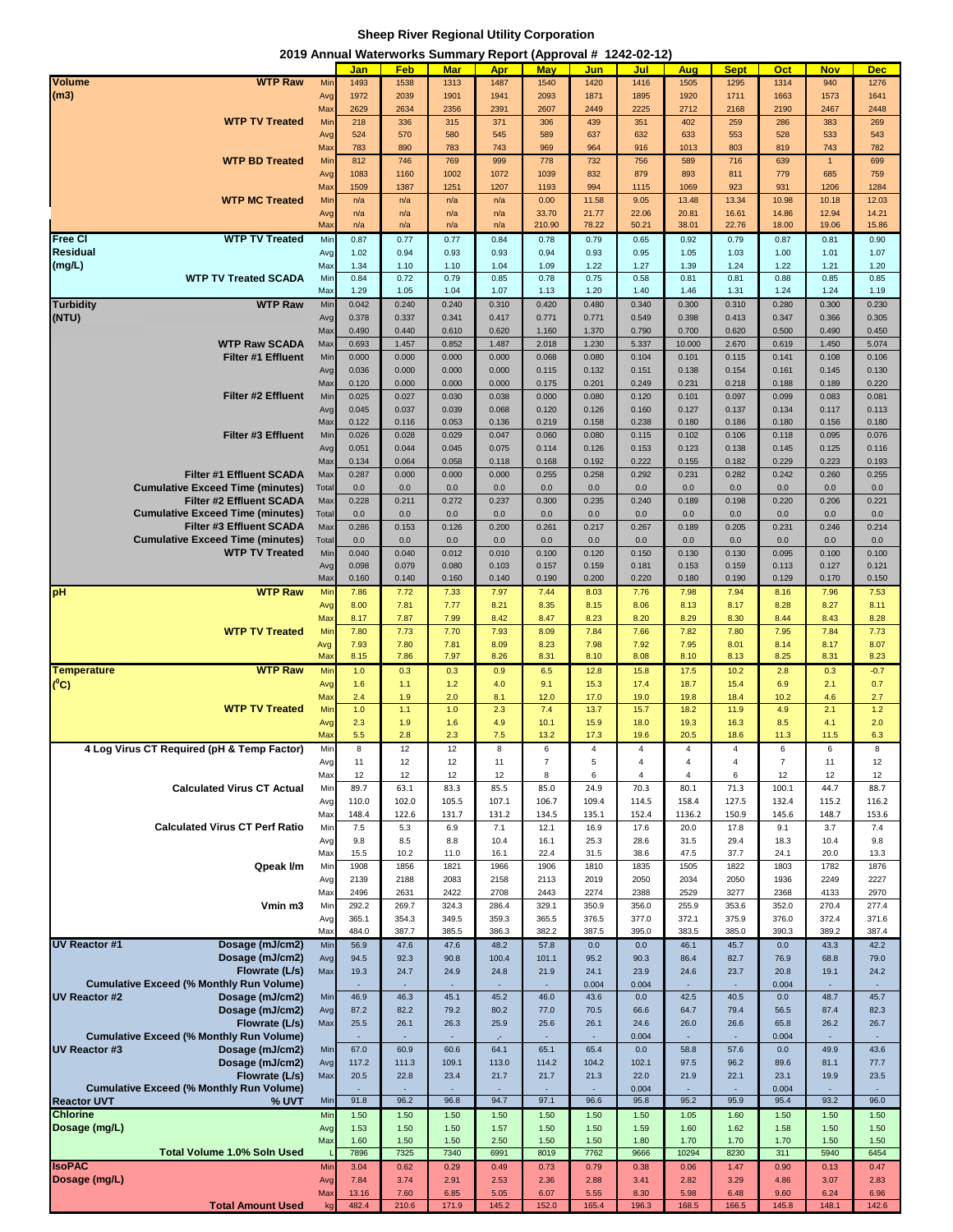## *Sheep River Regional Utility Corporation*

*Box 330, 1105 Calkins Place S.E. Turner Valley, Alberta, Canada T0L 2A0 Phone: (403) 933-5190 Cell: (403) 899-5133 Email: dennis.leis@mdfoothills.com*

Alberta Environment and Sustainable Resource Development 2<sup>nd</sup> Floor, Deerfoot Square 29380 – 11 Street NE Calgary, AB T2E 7L7

**Attention:** Mr. Frank Lotz, P.Eng. Municipal Approvals Engineer

### **Re: Water License No's 10987, 10989, 10990, 20226, 76672, 368807, 396081, 396077, 00404595-00-00**

### **Facility: SRRUC Turner Valley Water Treatment Facility Issue: 2019 Annual Diversion Report**

As per the requirements of the above noted License's, we enclose the following:

- A summary of the monthly diversion amounts for the above named licenses including the monthly production in cubic metres together with the flow rates in litres per second for each water source;

- A summary of the allowable annual diversion amounts including limits, percentages of licenses used and total water volumes diverted;

- A summary for the year of the monthly water well levels in metres.

- A tabulation of the required chemical testing data for the year for all of the licensed water sources is included in Stantec's report "2019 Annual Report for Stored Raw Water, Reservoir Site Groundwater, Well and Infiltration Gallery Water Monitoring Programs – Turner Valley " submitted separately.

I trust you will find the above to be in order. If you have any questions or require further clarification, please contact Dennis Leis at 403-933-5190.

Sincerely,

all

Dennis Leis, Utility Forman

cc: SRRUC CEO MPE Engineering **Stantec**